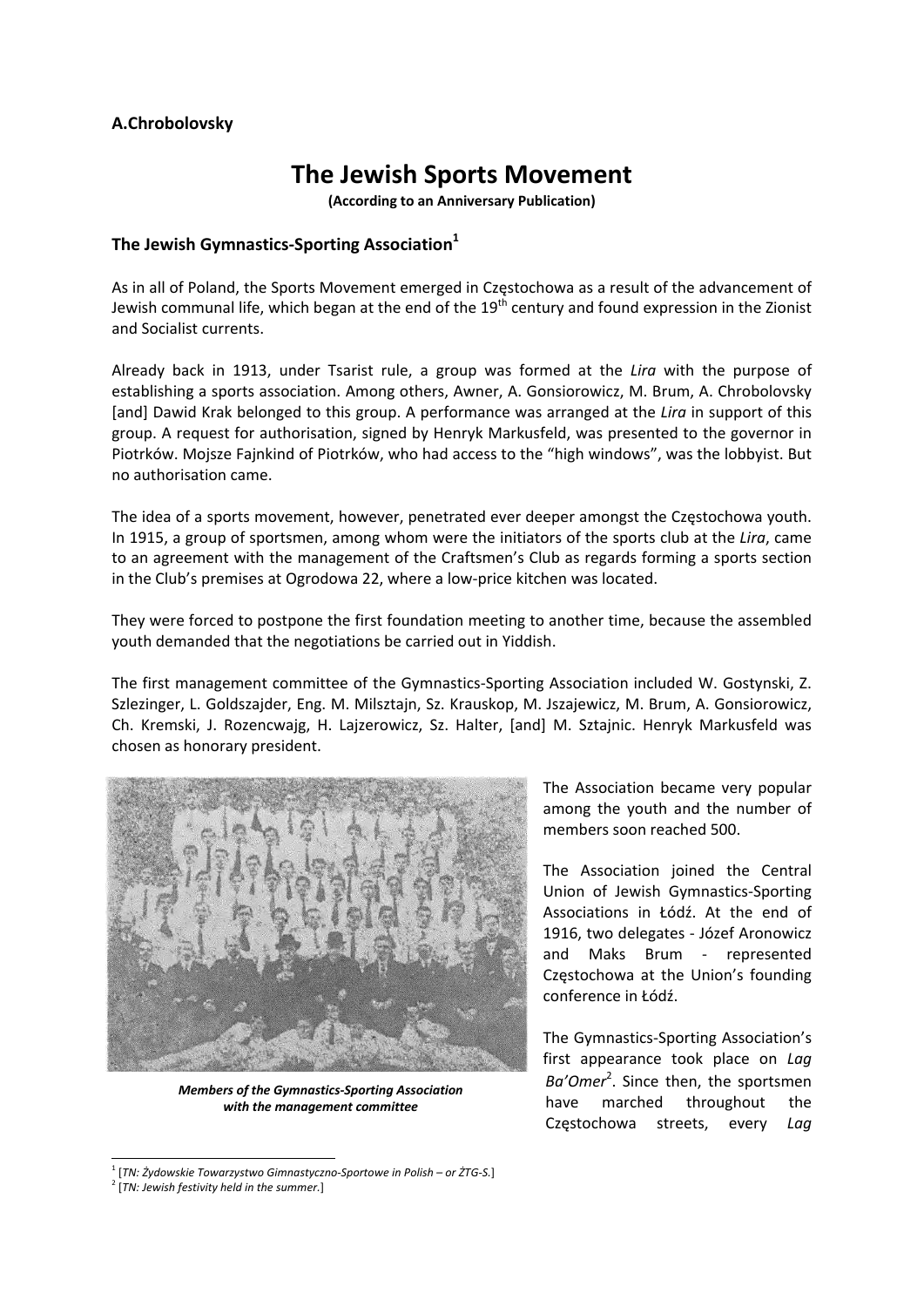*Ba'Omer*, with their banners and bands. The Jewish population of Częstochowa applauded enthusiastically every appearance of the sportsmen.

On  $12^{th}$  August 1917, a gymnastics tournament, with the participation of the sporting associations of Częstochowa, Tomaszów, Będzin and Sosnowiec, took place in Częstochowa. M. Krakowiak received the greatest distinctions for gymnastics, [and] J. [ $\cdot$ ] Fajga also distinguished himself - both were members of the Częstochowa ŻTG‐S. At the second competition in Łódź, in 1918, the Częstochowa association took second place in gymnastics.

H. Halthausen led the sports exercises to the end of 1918. Later, the instructor of gymnastic exercises was J. [ $\cdot$ ] Krakowiak, who had completed an instructors' course of the Central Union in Łódź.

In 1916‐1917, a drama section and a reading room, with the daily press and many periodic sports publications, existed at the Gymnastics‐Sporting Association.

The question as to whether the team should be led in Yiddish or in Hebrew was the sharpest point of conflict in the Association. The majority of the Częstochowa ŻTG‐S was for Yiddish and, due to this reason, the Association held back, for some time, from joining the Central Union in Łódź.

In 1919-1920, the Association was paralysed due to the Soviet-Polish War and the requisition of its premises by the Polish government.

In 1921, activity was renewed. A new management committee was elected, headed by A. Perec.

In 1925, the Association decided to join the Makabi<sup>1</sup> Union of Bielsko[-Biała]. The left-wing Yiddishist members voted against this resolution.

From the middle of 1922 until 5<sup>th</sup> May 1925. Dr Hipolit Gaisler was President of the Association. From May 1925 until August 1926, [the President was] Chaim Dawidowicz.

In 1925, the Association celebrated its tenth anniversary. Delegates from Warsaw, Sosnowiec, Będzin, Zawiercie, Wieluń, Bielsko[‐Biała], Katowice, Tomaszów and [Czechowice‐]Dziedzice came to the celebration. There was a parade in the Częstochowa streets, a gymnastics performance and a reception for the guests.

The Association also published an anniversary edition on the history of sport in Częstochowa, edited by Mendel Asz.

In the anniversary year, the management committee of the  $2TG-S$  consisted of Chaim Dawidowicz – President; Sz. Chajutin – Vice‐President; A. Perec, H. Lajzerowicz, H. Tajchner, B. Kurland, L. Kryger, C. [x] Lichtensztajn, F. Kirszenblat, M. Proport, A. Wierzbicki, H. Gonsiorowicz, [and] J. Fajga [as management committee members], and a sports commission – F. Kirszenblat, M. Kremski, J. Rozencwajg, [and] M. Sztajnic. Sz. Chajutin was Chairman of the Anniversary Committee, [and] Osiasz Win [was] Chairman of the Financial Committee.

The Association had a football section. In 1923, the Association opened its own sports grounds for gymnastic exercises and light [viz. track and field] athletics.

In 1924, unification with the club "Sport" took place. The Association was in contact with the schools and *gimnazja*, for the purpose of drawing the youth into the Sports Movement. In that same period,

<u> Andreas Andreas Andreas Andreas Andreas Andreas Andreas Andreas Andreas Andreas Andreas Andreas Andreas Andr</u>

<sup>&</sup>lt;sup>1</sup> [TN: Although the name is spelt "Maccabi" in English, we have used the Polish spelling found in the historical records.]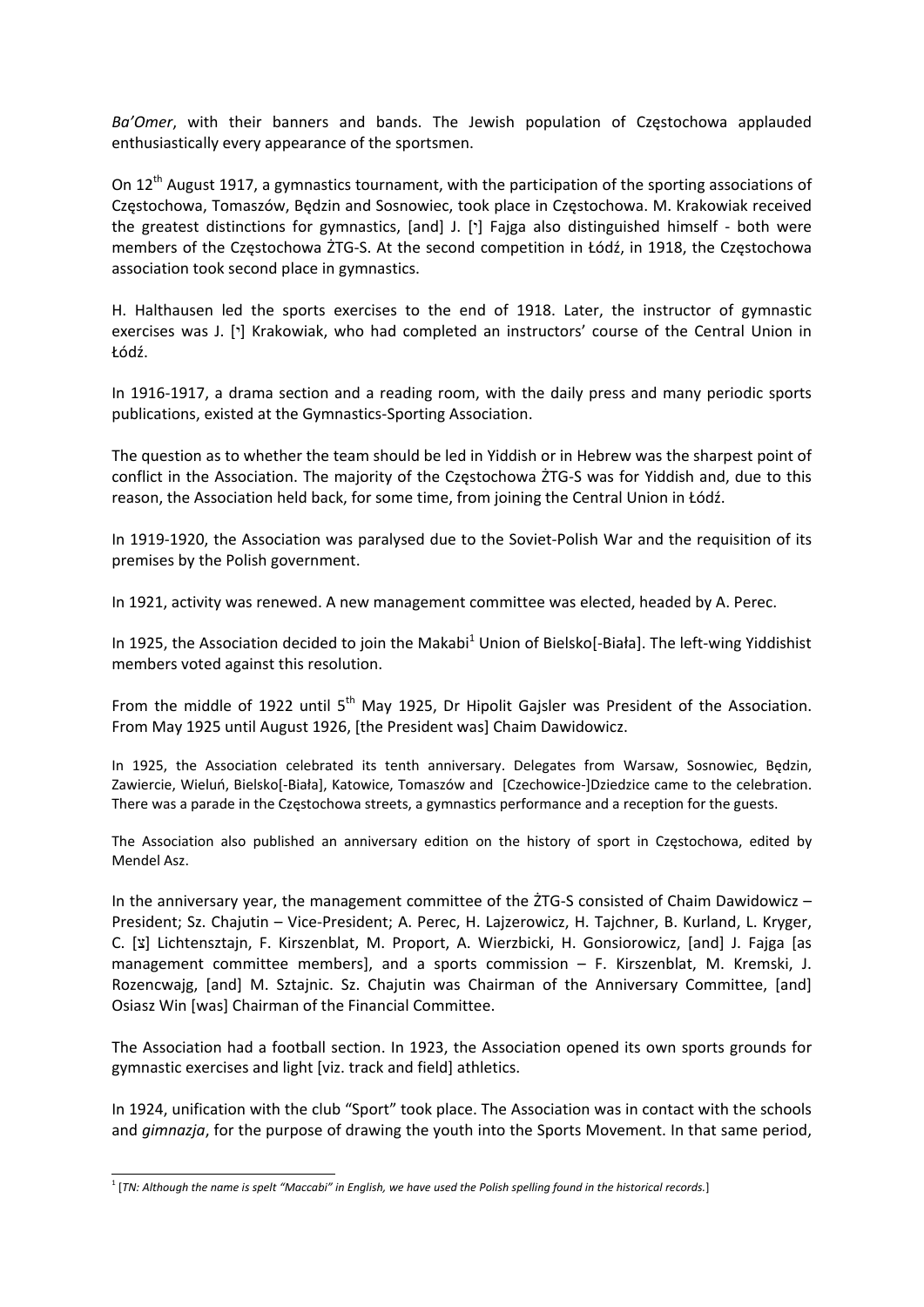a musical band was formed in the Association, and a great popular assembly was held, with the participation of Sholem Asz.

In 1928, the Association joined the Yardenia<sup>2</sup> group, and a branch was opened in Krzepice. That same year, a cyclists' convention was held and three representatives of the Association - Sz. Chajutin, L. Wajs and H. Szaja - took part in the Kraków conference<sup>3</sup>, which created a Jewish council for physical education.

In January 1929, Sz. (Szmarjahu<sup>4</sup>) Chajutin died. He was one of the Association's most active figures, serving President from 1926 onwards. His death diminished the Association's activity for some time.



In August 1929, lawyer Lajb [Leon] Asz, [the Rabbi's son], occupied the office of President. Under his leadership, the Association, once more, developed a broad activity.

In 1933, unification with the Warta Sports Club and with the Ascola Club took place, under the name "ŻTG‐S Makabi". The management committee which led to the unification was made up of Lajb Asz ‐ President; Sz. Niemirowski, Dr D. Kagan, [and] Dr B. Epsztajn ‐ Vice-Presidents; Eng. S. Kisin<sup>5</sup>; Miss H. Trajman ‐ Secretary; E. Szmaragd

*The Gymnastics‐Sporting Association's cyclists' group*

‐ Sports Director; L. Wajs ‐ Manager, [and] R. Bryll, M. Horowicz, J. Fajga and N. Tajchner.

### **Askola Sports Club**

The Askola Sports Club was founded in 1922 by a group of young people, under the name "*Ha'Tzvi*" [The Deer]. The Club was headed by C. [צ [Fajner, the Trembacki brothers, the Berkowicz brothers, the Miska brothers, H. Koplowicz and M. Tauzewicz.

In 1925, the Club initially changed its name to "Makabi" but, as by the regulations of the Polish Football Union two sports associations in the same county could not have the same name, the name was changed to "Askola."

In 1928, the Club's energetic President, L. Herc, organised a cyclists' section – which, in 1930, participated in the chase for the championship of the city of Częstochowa.

During that same period, a drama section was founded at the Club, headed by Sz. Frank and L. Orbach, which put on several shows.

Askola, which from 1931 belonged to the Makabi Union, was the first to discard the slogan of unifying all three sports clubs in Makabi.

<sup>| [</sup>TN: A Zionist students organisation.]<br>| [TN: It is unclear whether this is the same cyclists' convention mentioned above or a separate function.]

<sup>4</sup> [*TN: Szmerek in the official records.*]

<sup>5</sup> [*TN: What his position was is not specified.*]